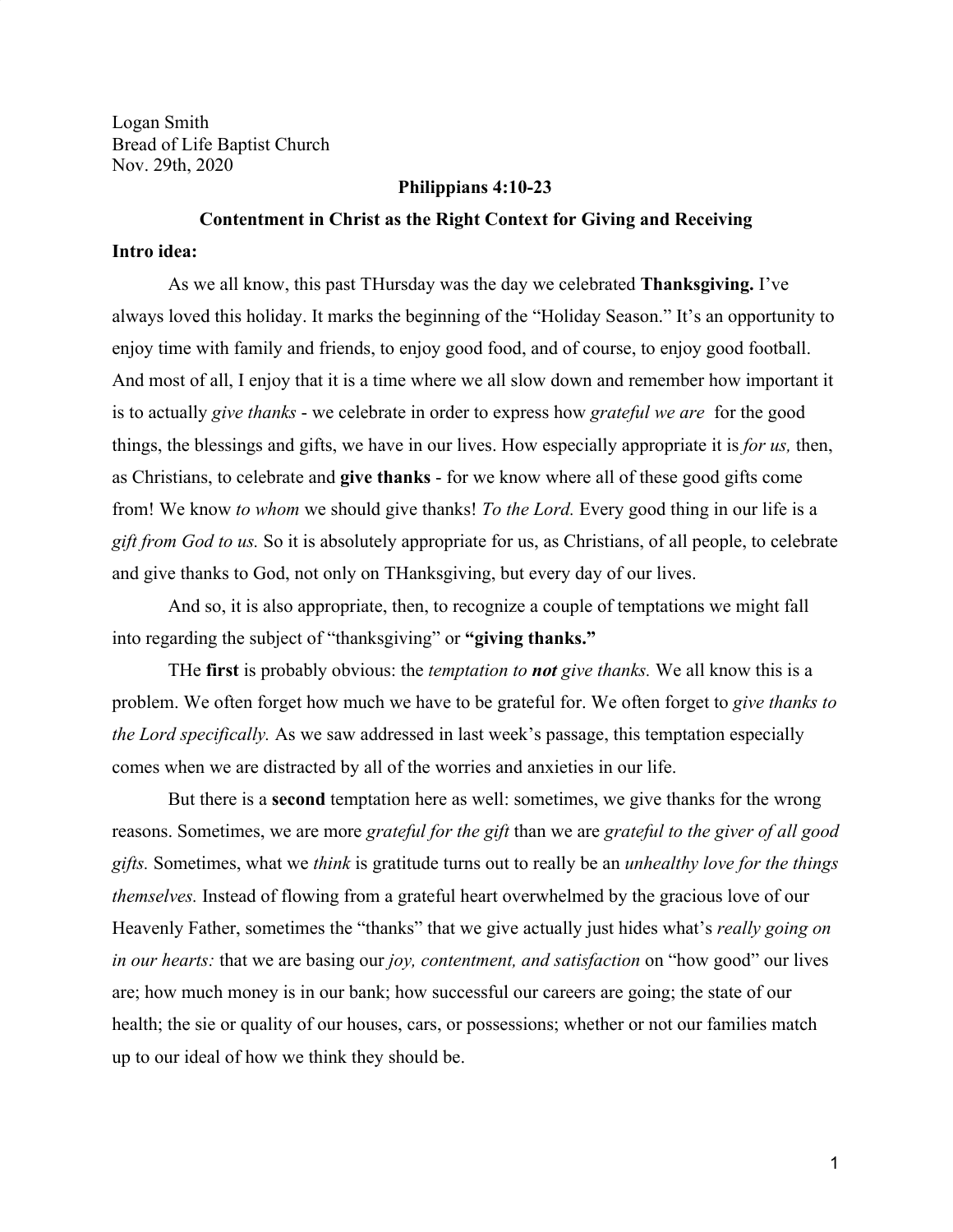When all is going *well,* we should of course give thanks to God! But we should also be vigilant to make sure that we are not just merely saying we are *content and happy because of how comfortable our lives are.* Conversely, when things are *not* going well, it reveals what we're rooting our joy and contentment in, doesn't it? THen is the true test of gratitude - whether we're still giving thanks to God, trusting in Him in the good and the bad; whether we're truly rooting our *joy and contentment not in the gifts, but the giver; not in how good or bad our lives seem to be going in our own eyes, but in the gracious love of Jesus Christ Himself that is our by faith in the gospel.*

That is the main message for us in this passage: **Phil. 4:10-23** - that every Christian knows **true contentment in Jesus Christ.**

In this passage, Paul is thanking the Philippian church for the financial gift they had recently sent to him through Epaphroditus. This was a financial gift out of their love for Paul and concern for his needs, as well as concern for the continuing mission of the gospel through him throughout the world. Paul begins thanking them for the gift in verse 10, though it might sound strange at first to our ears: he "rejoices" that they have "revived" their "concern for him" after a while of not supporting him in his life and ministry. This is by no means a rebuke to the church; he makes that clear in the rest of verse 10: he knows that their concern for Paul and for the advance of the gospel in his mission efforts never ceased; they remained concerned, they continued to support him, but they didn't have an opportunity to express that concern and partnership again until recently. Paul is giving thanks to them, even "rejoicing," but then, the passage takes a slightly odd turn for a "thank-you-note" - as he's expressing gratitude for their gift, he makes clear that he's **not** rejoicing *in the gift itself -* but rather, what it says about the Philippians, that they sacrificially gave it. He then goes on to qualify exactly what he means here.

So what does he mean here? Well, throughout this passage, Paul is doing two things: 1. First, **thanking** the Philippian church for a financial gift they had given, both commending them for their sacrificial gift and even emphasizing a true **Christian theology of giving;** and 2. Secondly, mixed in throughout, a *qualifier* that Paul keeps giving, reminding the Philippians, and us, that *Paul's joy and contentment,* furthermore, the *joy and contentment of every believer,* is not rooted in the gift they gave, or even whether life is going well or not - it is rooted firmly in **Jesus Christ alone,** in whom we find *true contentment* for our weary hearts and restless souls,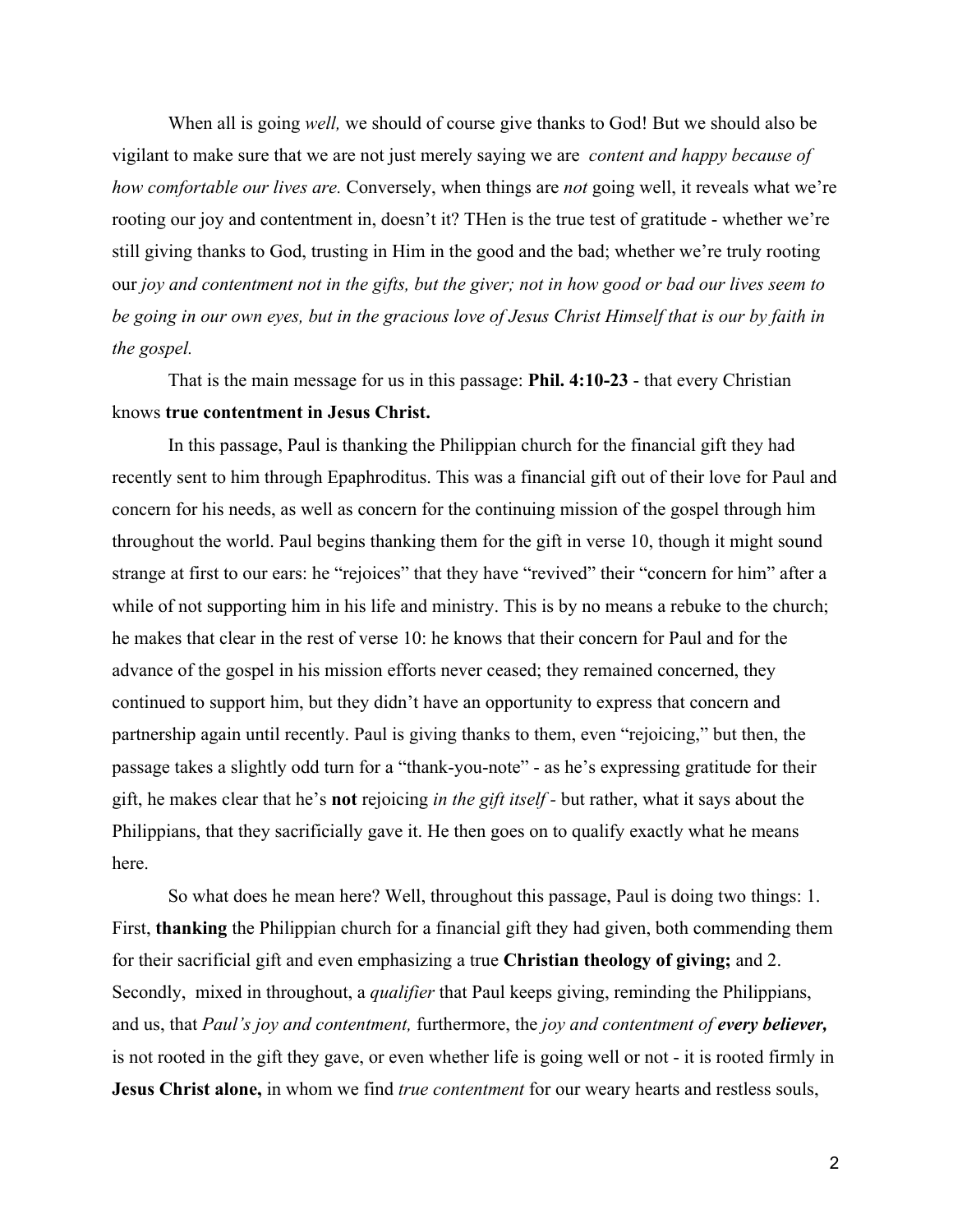and in whom we also have *the sure promise of provision from our Heavenly Father that we rest in.*

So these two main ideas will be our two main points this morning. First, we will look at **being content in Christ alone.** Secondly, we will then turn to the **theology of Christian giving** laid out for us here.

So, then point number one...

# **I. True Christian Contentment (4:10-13, 19-20)**

In verses 11-13, Paul goes on to qualify how he views his own needs for provision in life. Indeed, more than that, he goes on to clarify how he views his contentment and satisfaction in *all of life.* In the first half of verses 11, he makes clear that his **joy** and **satisfaction** did not arise out of *receiving the gift itself,* because his **joy, satisfaction, and contentment are not rooted in the circumstances of life: whether he has an abundance or is in need.** As he says in 11-12: *"Not that I am speaking of being in need, for I have learned in whatever situation I am to be content. I know how to be brought low, and I know how to abound. In any and every circumstance, I have learned the secret of facing plenty and hunger, abundance and need."* Paul is saying that he is not first and foremost concerned about his own needs because *he has learned to be content no matter what the circumstances of his life are.*

He has known what it means to *lack* and to *abound.* At times, he had plenty of money, food, and essential provisions, even the comforts of this life. At other times, he has *suffered want,* and truly know what it means to be poor and go *without* money, food, shelter, and essential provisions, let alone comforts. His language here even goes *beyond* merely physical, material goods or financial needs; he knows what it means to *be brought low -* to be humbled - to have a low social standing, to be looked down upon, to not have praise from other people. Likewise, he knows what it means to *abound* in every way. But he doesn't just know what it means to experience *abundance and need -* he has learned **the secret of contentment in all of these things!** He knows what it means *to truly be content no matter the circumstances! No matter what life looks like!*

It's precisely at this point that all of us should have our ears wide open, isn't it? Each and every one of us faces worries and concerns. None of us likes to be without. All of us have needs, whether physical, financial, bodily, or emotional of some kind. We know the kinds of whirlwinds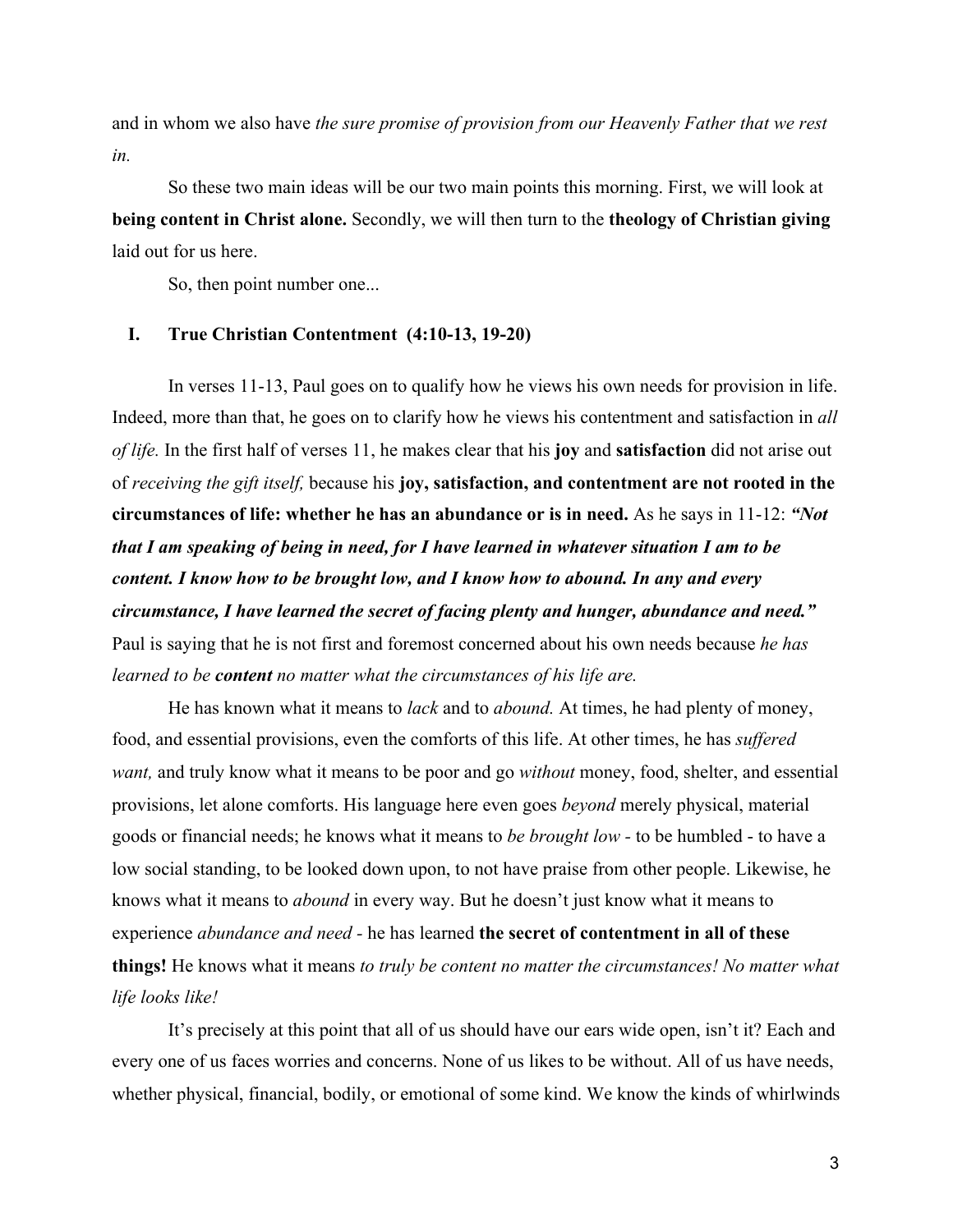that our hearts can be swept up into by the storms and circumstances of this life. And yet here we are told that *it doesn't have to be this way!* There is a way of life that *doesn't involve* getting tossed about by the winds and waves of circumstance! THere is a foundation for life *that is stable*, no matter what comes our way! We would either be *fools* or *liars* to say that we don't want such **immovable contentmen**t, such **stability and satisfaction** in our lives.

So then, we ask, "What is it?" What is the **"secret of facing plenty and hunger, abundance and need?"** What is the secret of being **content and satisfied**, no matter what our lives look like?

The **answer:** our true contentment can only be found in **Jesus Christ. True joy, true peace, true satisfaction in our hearts, true contentment in the depths of our soul -** *such contentment is possible, for you and me, for it is found in Jesus Christ! It is experienced by those who come to Him by faith!* This is what we are told in verse 13, where Paul gives the answer, the "secret" solution to contentment no matter what happens in life: *"I can do all things through him who strengthens me"* (v. 13). The "him who strengthens" clearly refers to God, the source of all our power and strength in the Christian life. But I think it is right to say that this also specifically refers to the work of Jesus Christ in us, given the **context of verses 19 and and 23**; we receive the "supply" from God *"in CHrist Jesus;"* it is the very *"grace of the Lord Jesus Christ"* that is to be *"with"* our *"spirits."*

But what does it mean that we "can do all things" through Christ? What exactly does this passage say He will *"strengthen"* us to do in verse 13? Well, first, we need to note that this verse is often *wildly taken out of contexts.* You have probably seen this verse bandied about anywhere from Hallmark Cards to T-Shirts to Facebook posts; oftentimes, this verse is taken out of context and given a completely different meaning than intended by the author. Does this verse mean that we can do whatever we like, whatever we just "set our minds to," so long as we just have enough faith or something? No. Does this verse promise that true Christians, those who have enough faith, or pray enough, or give enough, or whatever else, will never fail, or get sick, or suffer want and hunger and poverty? That if we're really in Christ than the gospel promises *health, wealth, and prosperity? Success in all that we do?* **No, it doesn't.** Despite the way people often *misuse* and *missapply* this verse, *that is not at all* what this passage is telling us! After all, **Paul himself just told us** that he has indeed experienced *all of these things!* THe ups and the downs of life! Prosperity and suffering! Abundance and need! Comfort as well as poverty! Being brought high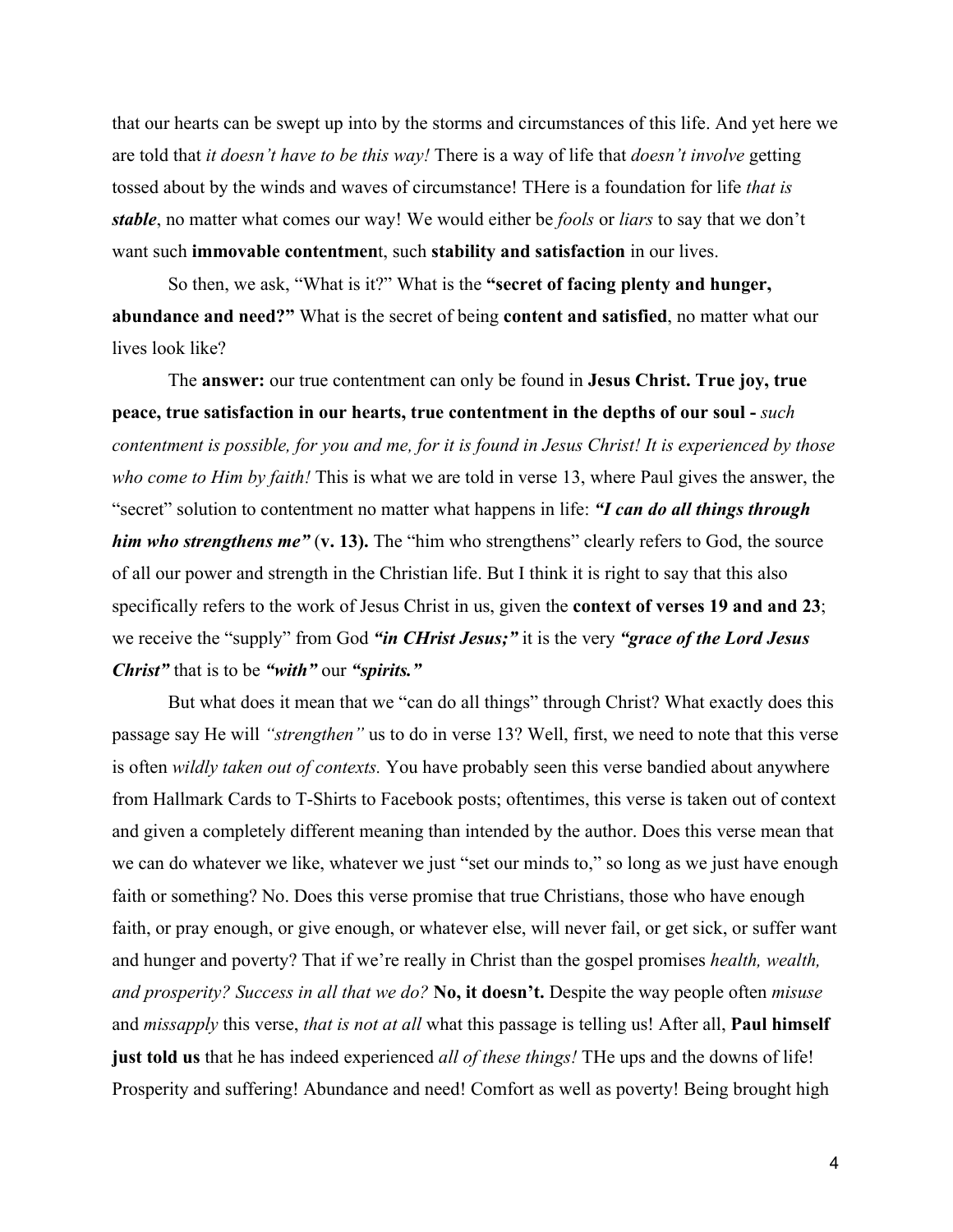as well as being brought low! So no, this verse *is emphatically not promising us that we will overcome whatever adversities we face in life, or that true Christian faith and obedience is promised to lead to success and comfort, to health wealth and prosperity in this life.*

So then, what *is* this verse telling us? **It is revealing the "secret" of contentment in all circumstances of life.** It is telling us that Jesus Christ Himself *strengthens our hearts, minds, and souls* so that **we are content in Him no matter what we walk through in this life!** He strengthens us to root our joy, our peace, our contentment and satisfaction with life **not** on the shaky grounds of financial "stability" or instability; **not** on the fickle whims of our emotions or the praise and admiration of others; **not** on the pipedreams of success and prosperity we dream about; **not** on the fleeting, deeply unsatisfying pleasures and comforts of this world; not even on the security of knowing that we will always be able to put food on the table, pay the pills, fix the car, or even get out of bed in the morning. No, if we base our contentment on such things, *we will only be left empty.* **The basis of our contentment and joy reveals what we truly worship and believe in.** If we look to anything other than Christ as our security and contentment, *we turn them into idols, and these false gods will always let us down and rob us of all true joy and peace.*

But when we **root our contentment in Jesus Christ Himself, by leaning on Him in faith, truly resting and trusting in Him in** *all things* **-** then, we can know true contentment and satisfaction in our souls no matter what happens. Why? Because our contentment is *not based on our standing in this world - how much we have, or how comfortable our lives are -* it is based *on who we are in Christ.* ANd we can be assured that such grounds for contentment are *immovable and sustainable -* that such a foundation is as rock-solid as bedrock - *because Christ Himself strengthens our souls to be content in Him despite the circumstances we face!*

We do this by *remembering the gospel, that our greatest need is met in Jesus; that our greatest hope can never be satisfied in this life, but* **it can and will be satisfied in the eternal life we have in Christ, dwelling with Him in glory, for all who are united to Christ by grace through faith.** We root our identity and our hope, our joy and our satisfaction, not in the things of this world, not in the health, wealth, and prosperity we do or do not have in this life - we root it firmly in who we are in Christ: **sinners saved by grace; spiritually poor and needy sinners** *who are now spiritually rich according to the very riches of GOd freely and graciously given to us, even now, in Christ Jesus! This is true of everyone who is in Christ by faith alone!* So once again, this is a call to reorient ourselves, to refocus our vision *back on the gospel of Jesus Christ;*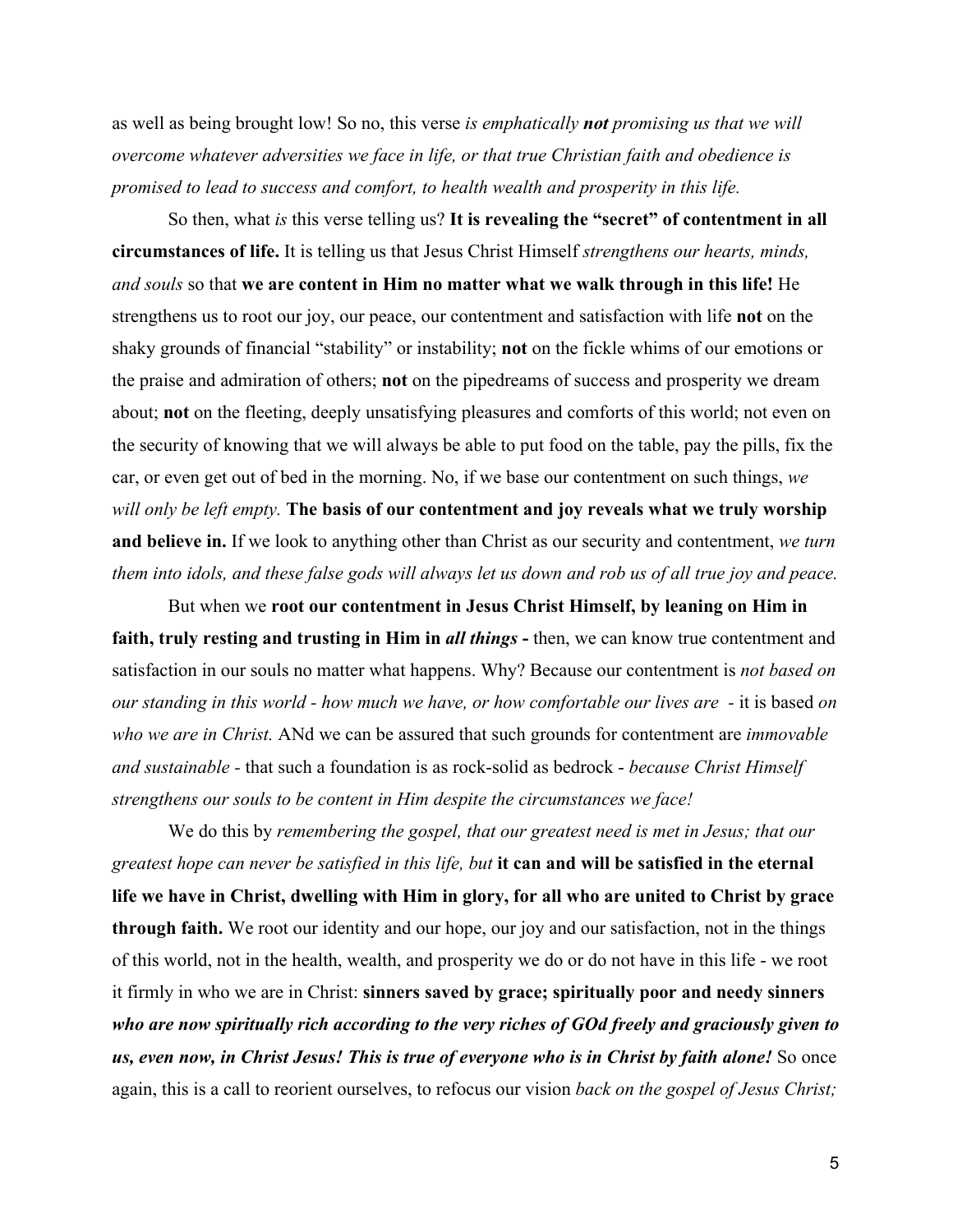*to firmly believe in it so much that we really do look to Christ alone to satisfy our hearts! To truly believe that the deepest longings of our souls can only be satisfied, and truly are satisfied, in the grace and love of God our Father through our Lord Jesus Christ!* So take a fresh look at your life: **recognize that your greatest need, and the truly greatest desire of your heart, is forgiveness from your sins, acceptance in the sight of God, security in knowing that your life really will turn out for the best, and the assurance of eternal life, joy and peace***.* This is what we're longing for. *And this is exactly what we have in Christ! Jesus lived, died, and was raised in the place of sinners, like you and me, so that if we truly trust in Him, we receive all of the spiritual riches we long for, by grace through faith alone!*

As we rest in the promises of GOd in the gospel, believing that our greatest needs have already been met in Christ, we have sure grounds for contentment. We remember that **our best life isn't now, but it is** *sure to come***:** *in eternal life with the Lord of Glory!*

But that doesn't mean we don't have any hope or comfort for this life either! No, Paul assures us that *even now we can rest in God's promises for provision, even in this life!* IN verse 19, we are assured: *"And my God will supply every need of yours according to his riches in glory in Christ Jesus."* Our contentment in Christ is rooted in the promises of God, which we receive freely through faith in the gospel. And these promises include not only forgiveness and eternal life; they also include **GOd's fatherly, providential care for us throughout this life; as we set our eyes on Him and the Kingdom of Christ, by continuing to trust in Him and live a life of faith, then we can rest assured that He will provide everything we need to live a fruitful life, abounding to** *our good* **and** *His glory.* Our desire should always be to persevere in a life of faith, persevering and growing in Christ to the very end, and doing all things *for the glory of God.* And if these are truly our desires, if a life *in Christ* is really where we ground our joy and contentment, then have no fear: *you will not be disappointed!* **God promises to provide everything we need for the CHristian life; in Christ, He promises to provide for us, working out all things, even the storms of this life, for our good, and His glory.**

So then, once establishing that our contentment rest in Christ alone, we are then free to *receive every good gift* in a godly, Christian way: receiving it in faith, as a gracious gift from God.

And such contentment also means we are *free to give generously and sacrificially as well.* This leads us to point number 2...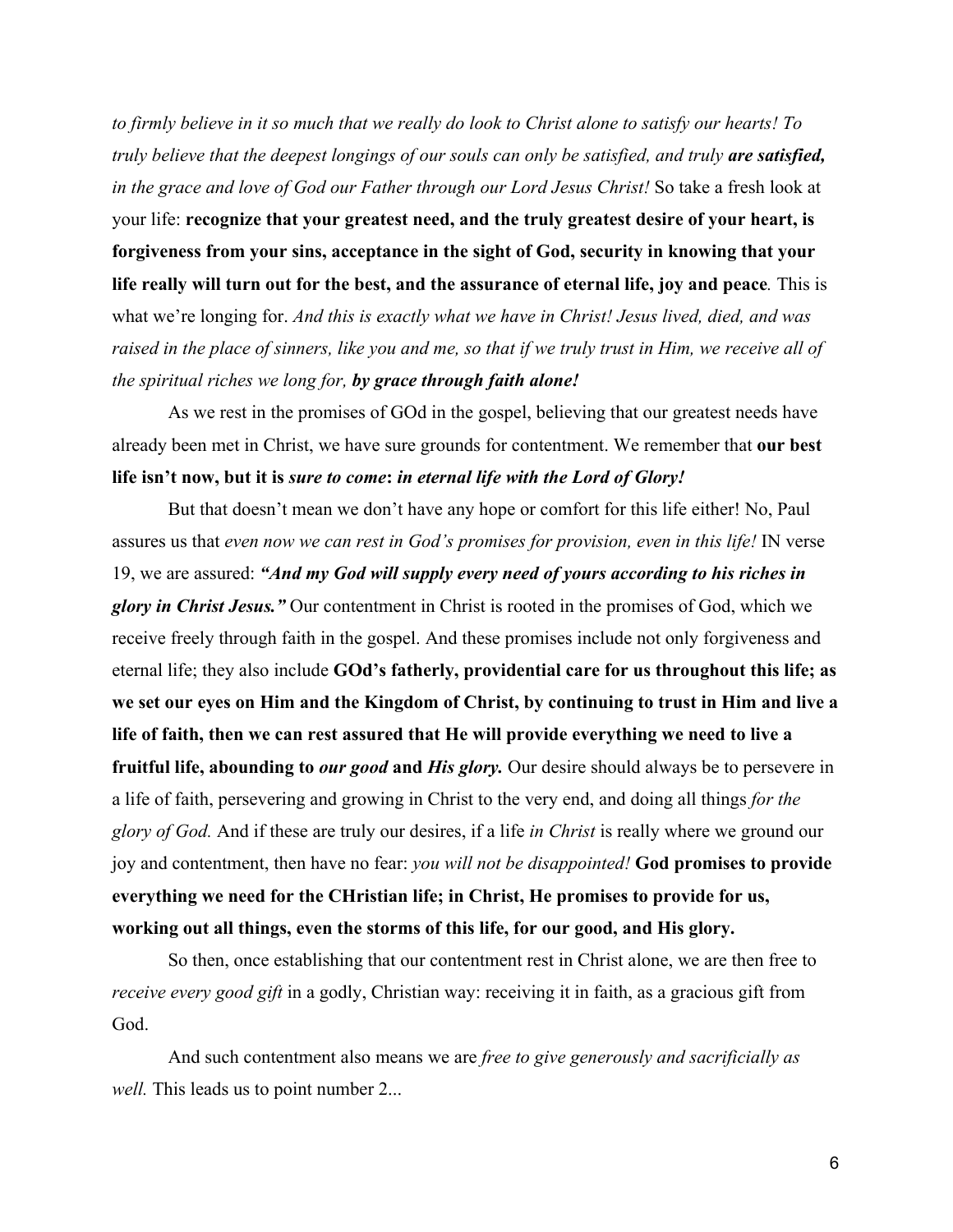#### **II. True Christian Giving (4:14-18)**

Paul then moves on to explain *why he rejoices that the Philippians sacrificially gave a generous gift to care for Paul's needs.* He is rejoicing *because of what it demonstrates about the hearts and faith of these dear Christians.* THis passage unfolds for us some rich theological truths about **Christian giving.** It reminds us that *it is better to give than to receive.* After all, the heart content in Christ does not waver, whether we gain or lose money and worldly possessions, right? And what we see here is that *when we give sacrificially in the Lord, it is spiritual gain for us.*

Paul commends the Philippians for their sacrificial gift, noting a couple of reasons: first, because *of their loving concern* for Paul amidst his troubles; secondly, because they were generously giving *for the sake of the advance of the gospel.* This is made clear in verses 14-16. Not only did they give recently out of loving, personal concern for Paul's needs, but they *had been giving and supporting his ministry since the very beginning;* they had long given sacrificially, partnering with Paul in gospel missions.

Next, Paul explains *the importance of such Christian giving* in verse 17: *"Not that I seek the gift, but I seek the fruit that increases to your credit.*" As the Philippians gave sacrificially, it demonstrated their faith in and love for Jesus Christ and the gospel of grace; such sacrificial giving and Christian generosity *is a fruit of the Spirit, a visible fruit and demonstration of genuine saving faith in Jesus Christ.* When we generously and joyfully give away our money, our time, and our resources for the sake of the gospel, we are demonstrating the gospel's effects in our lives. We're saying, "*I firmly believe that I have received all things freely in Jesus Christ; I firmly trust in Him and in GOd's provision in my life; therefore, I am free to give all that I have for the Kingdom of God; since, after all, everything I have belongs to God anyways!"* That's what we're saying every time we give; this is the heart behind true Christian giving.

And Paul goes further: he paints it in terms of *spiritual worship* to the Lord. He describes the gift these believers sent as *"a fragrant offering, a sacrifice acceptable and pleasing to God."* He's drawing on Old Testament sacrificial language to show that *sacrificial giving* of our time and resources *for the sake of the gospel* is, indeed, a form of spiritual worship to the Lord! It is a way we demonstrate faith, give thanks to Him, and serve Him with all He has given us! And make no mistake: this doesn't mean that our giving somehow increases our standing with God or makes us holier or more righteous; no, by no means! What this means is that our spiritual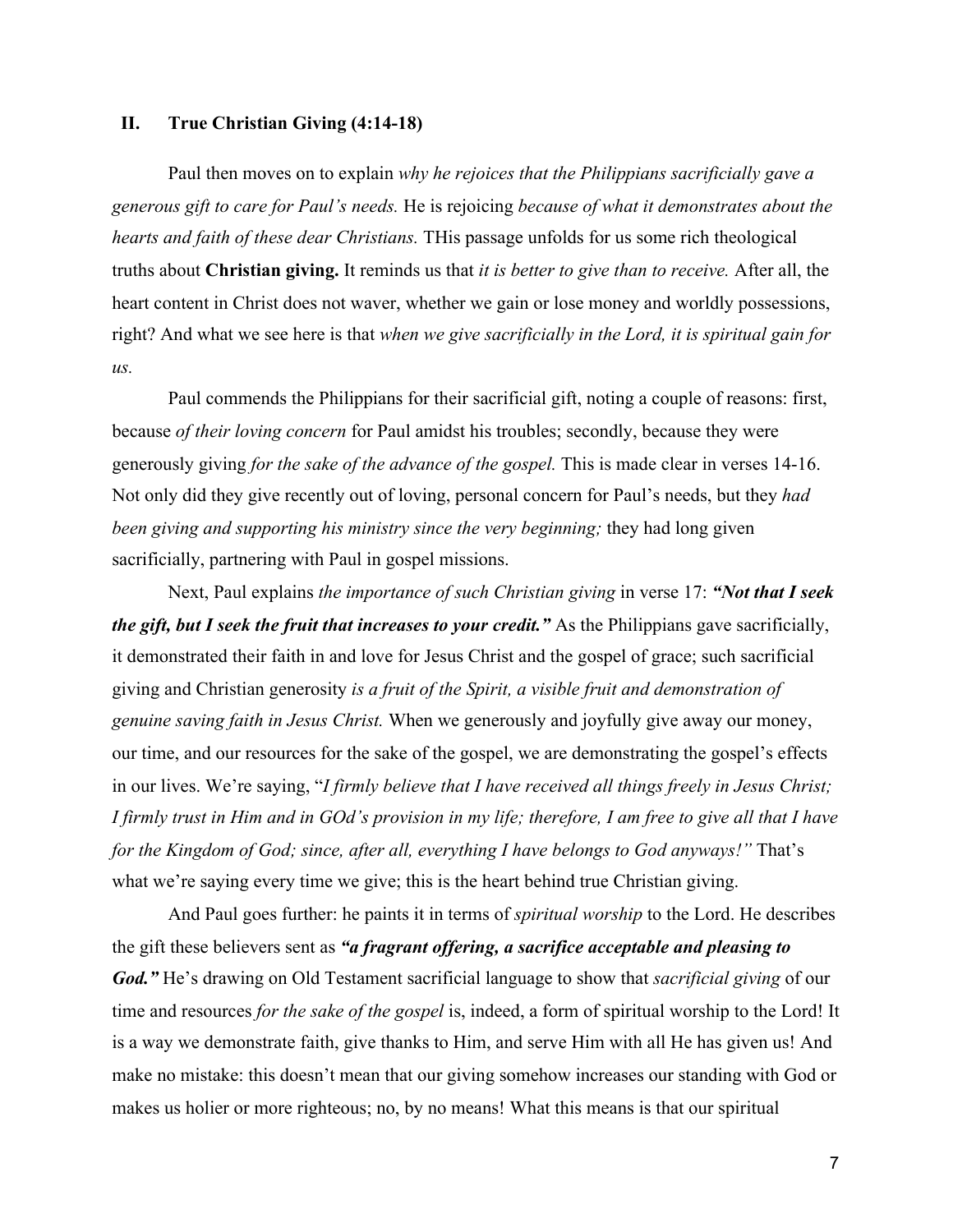sacrifices *are accepted by God because we are in Christ! IN Him, we are free to offer such sacrificial worship, knowing it is acceptable and pleasing to God through doing so by faith in Jesus Christ!*

So then, as Christians, we should **give sacrificially and generously for the sake of the gospel as a form of worship to the Lord, visibly demonstrating our faith in Christ and desire to see His name glorified in all the earth!** That's what we see in verses 14-20.

Obviously, this has very practical applications for us today. Because of our contentment in Christ and faith in His promises to provide, we, too, should seek to *sacrificially give* of our resources for the sake of **caring for our fellow Christians' needs** and **for the sake of seeing the gospel advance in the world.** A very obvious application for this is **giving for the sake of what we normally call "missions" - seeing the gospel go forth, disciples made, and churches planted - where we live, our nation, and around the world, especially among those who have never heard the good news of Christ!** We should *all* aim to have missions-oriented hearts, longing to **worship God by giving of our resources to see His name glorified throughout the earth by the proclamation of the gospel and the salvation of sinners.** For this reason, I am very grateful for the Southern Baptist Convention, which our church is a part of. I am grateful for the International Mission Board, our missions agency that sends and supports gospel missionaries and church planters around the world, taking the gospel to those who have never heard the good news of Jesus Christ! I am grateful for the Lottie Moon offering, which is collected this time every year; it is very much in the spirit of this very passage - an opportunity to give sacrificially for the sake of taking the gospel to the nations. THis is a wonderful way to apply this passage.

But I think there's also another application we can make: this passage also applies to our giving to the local church. When we think of missionally giving, we can sometimes fall into the trap of thinking that **missions is only something that happens** *out there.* But, in fact, **we, too, are on mission! Our mission in Christ is, first and foremost, to share the gospel and make disciples here, in our church, in our community, here in Plattsburgh, NY!** As we give money, time, and resources to our church, *this, too, is missions! It's our first mission!* **Everytime we use money to maintain the building, pave the parking lot, pay utilities, or provide financially for a pastor to be able to spend more time** *studying the Word to preach and spend time caring for the church - all of this enables the gospel to be proclaimed, for us to obey God*